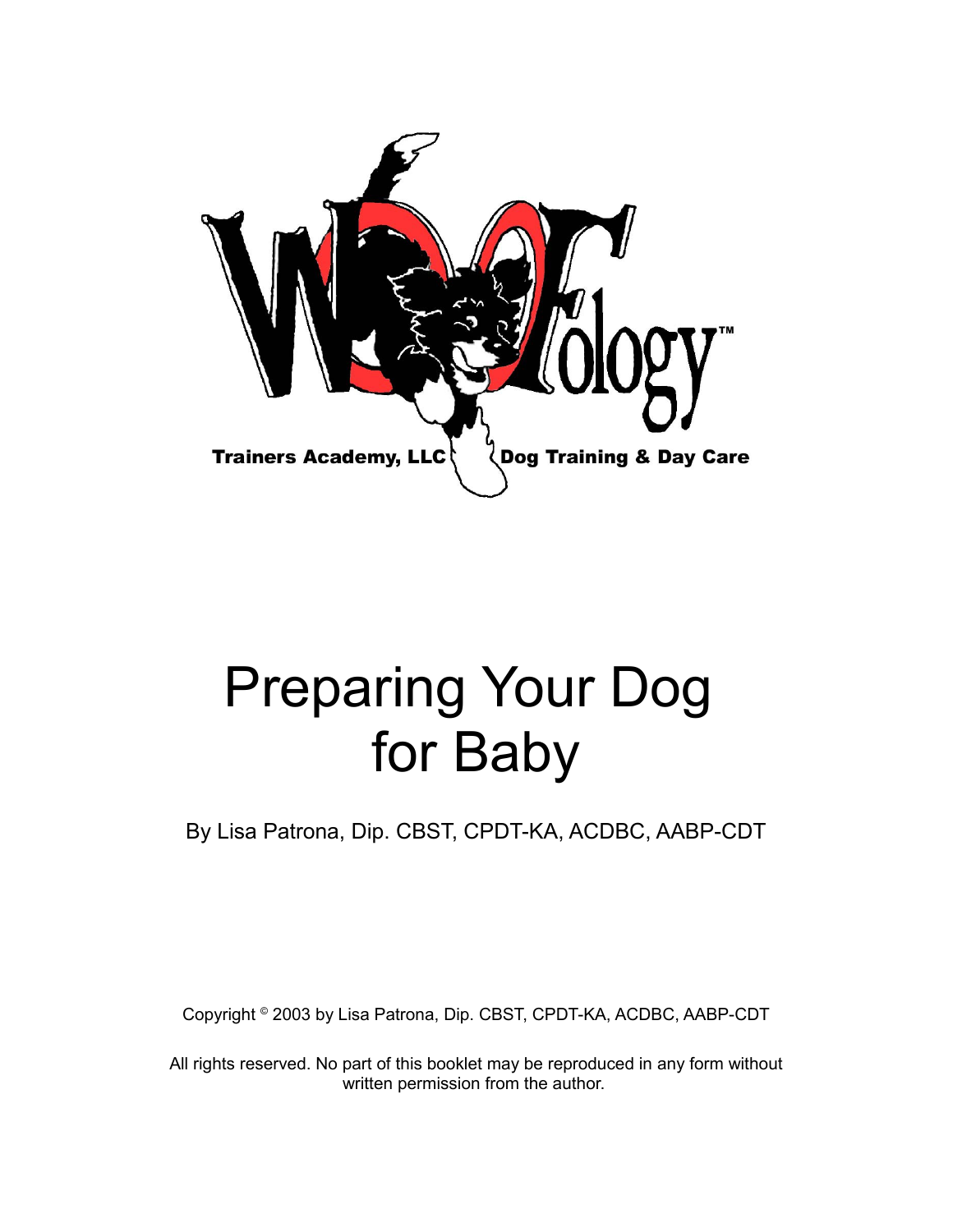### **Preparing Your Dog for Baby**

#### **By Lisa Patrona, Dip. CBST, CPDT-KA, ACDBC, AABP-CDT**

This guide will help you to make the experience of having a new baby around something that your dog enjoys, not one that she sees as intrusive or frightening.

Before we start, there are some things that you will need as we proceed. Here is a list of items that are necessary to properly execute the program.

1- A life-like toy infant doll and baby blanket

2- baby powders and lotion

3- A tape or CD of baby sounds like crying – go to [www.dogwise.com](http://www.dogwise.com/) and search under "sound sensibilities" if you need help finding a baby sound CD 4- baby toys

5- stroller, car seat, bassinet/crib, high chair, playpen – should have at least one month from due date

Unless otherwise noted, you will need these items immediately. Keep in mind that the more time you give yourself to work with your dog, the better.

The time to introduce your dog to the new baby is *before* the baby comes home. You may be thinking, "OK, well how do I do that if the baby's not here yet?" We'll get to that, but first consider the following:

The American Heritage Dictionary defines the word "train" as **1) "to coach in or accustom to some mode of behavior or performance", and 2) "to make or become proficient with specialized instruction and practice".** This program is about *training* your dog, not throwing her into a life-altering situation that she's ill prepared for, and expecting (or hoping for) the best. Many people make this mistake, and then blame the dog when things don't go well. The unfortunate reality is that many dogs end up in shelters because no one took the time to train them properly for what was to come.

The reason for trouble between a dog and a new baby is not jealousy; your dogs' cognitive abilities are not that sophisticated. Problems arise because for the last year, two years, 3 years, etc., the dog had been enjoying her life with you and all the learned expectations that go with it, and the next, she's being treated like a second-class citizen...no more walks, games, attention when she wants it, sleeping with you, etc. The entire world as she knows it has been turned upside down! What has changed in the home and why are "mom and dad" acting so strangely all of a sudden? You guessed it...the baby has arrived, and the experience is one of upheaval and confusion, which is certainly not positive for the dog!

Since you are reading this, you obviously want to help your family (which includes your dog and the coming baby) stay together and exist in harmony. Good for you! So let's get started.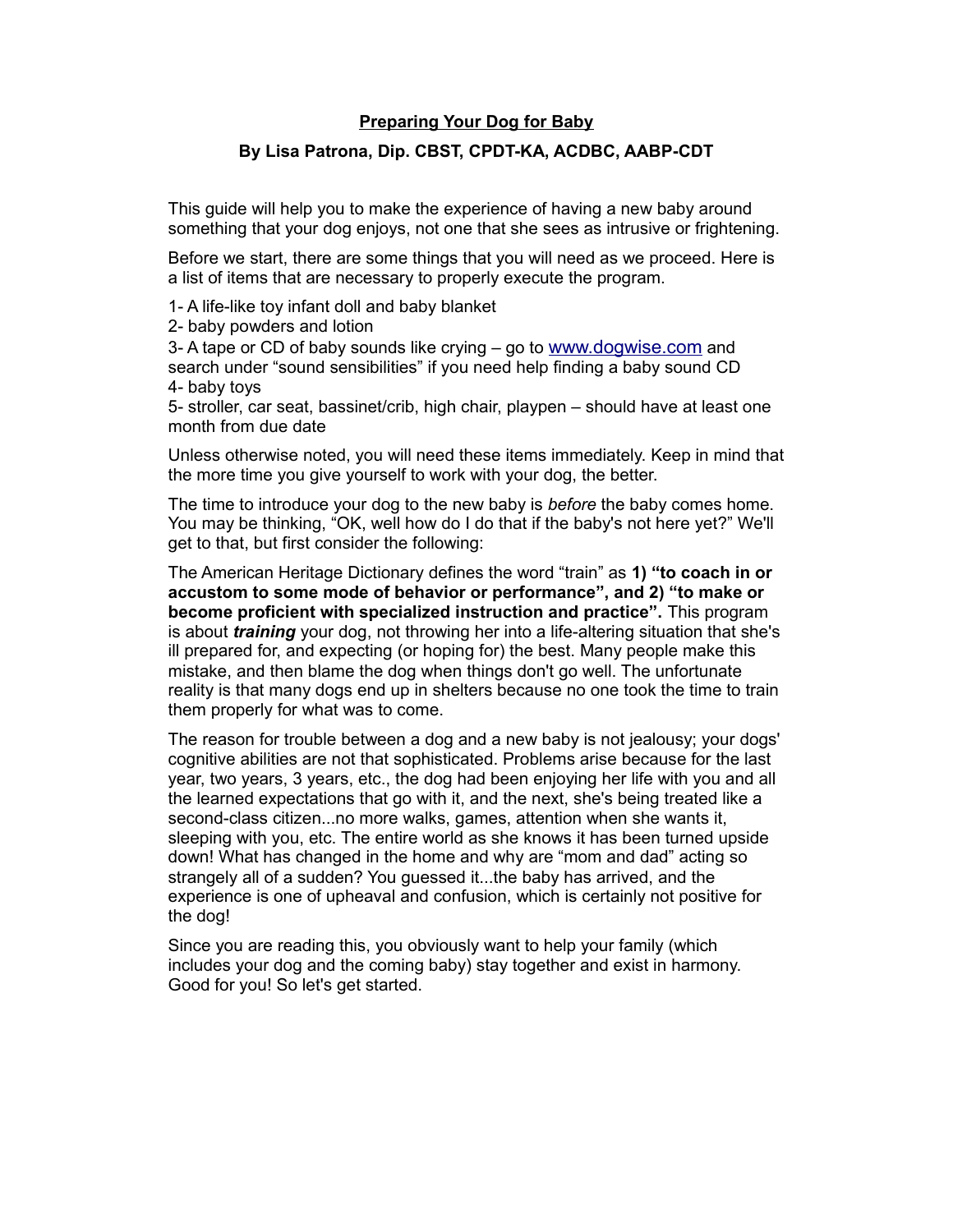This program is about keeping your dog's perspective in mind, and training her well in advance for the changes that will inevitably come. Most dogs are resilient and can adapt to change well, if given the proper opportunity.

#### **We will cover 4 main areas in this booklet:**

1- Changes in day-to-day life between you and your dog such as schedules and activities

2- Sensory conditioning and habituation. Changes in smells, sounds, and sights

3- Changes in expectations of your dog's behavior. \*If you haven't already done so, it is highly recommended that you enroll in a good positive-reinforcement based training class. Having a well- trained dog is critically important as you proceed with the program. Train a solid sit, down, stay, leave-it, drop-it, and recall (coming when you call) if she isn't already trained. Complete your training classes with at least 3 months time before the baby comes home if you can!

4- Do's and don'ts for the baby's arrival home.

Change is the operative word when we consider how the experience of a new baby will affect your dog. One of the most important goals for you in this program will be to plan for, and get her accustomed to, any and all changes likely to occur in all aspects of everyday life, once the baby is born!

**Step 1: Changes in day-to-day life: Write your own list of things that will change once the baby arrives home.** Be sure to really think about this and include everything about your dog's day-to-day activities.

Be as complete as possible. Some things to think about as you make your list are:

1) Attention and one-on-one time with you and other members of the family

2) Walk and exercise schedules

3) Changes in who will feed her, and when\*

4) Changes in sleeping area. For example, if your dog sleeps in the bed with you, will she sleep there when the baby comes home? What if your dog currently sleeps in the room that will become the baby's? Make sleeping area changes as immediately as possible.

5) Toys. If you have toys for your dog that are similar to the baby's toys, slowly begin to replace them with toys that aren't so "baby like".

6) Crate-time when you-are home. This is a biggy! If your dog is not crate trained, it is strongly suggested that you crate train now. If you don't want to crate train, at the very least get the dog used to being "put away" securely in a room *when you are home*. This will make alone time, even when mom or dad is home, much easier for your dog to handle. Again, if you do these things now, the dog will not be upset or frustrated by it if and when it happens once the baby is home and you need to put the dog away to tend to the little one.

**Step 1 – Actions to take:** Set out to gradually introduce the new schedules and changes for all activities. This will require some planning on your part. You'll need to create a realistic schedule (based on what life will be like when baby comes) and get the dog acclimated to those changes starting now. Refer to your list often and be as thorough as possible.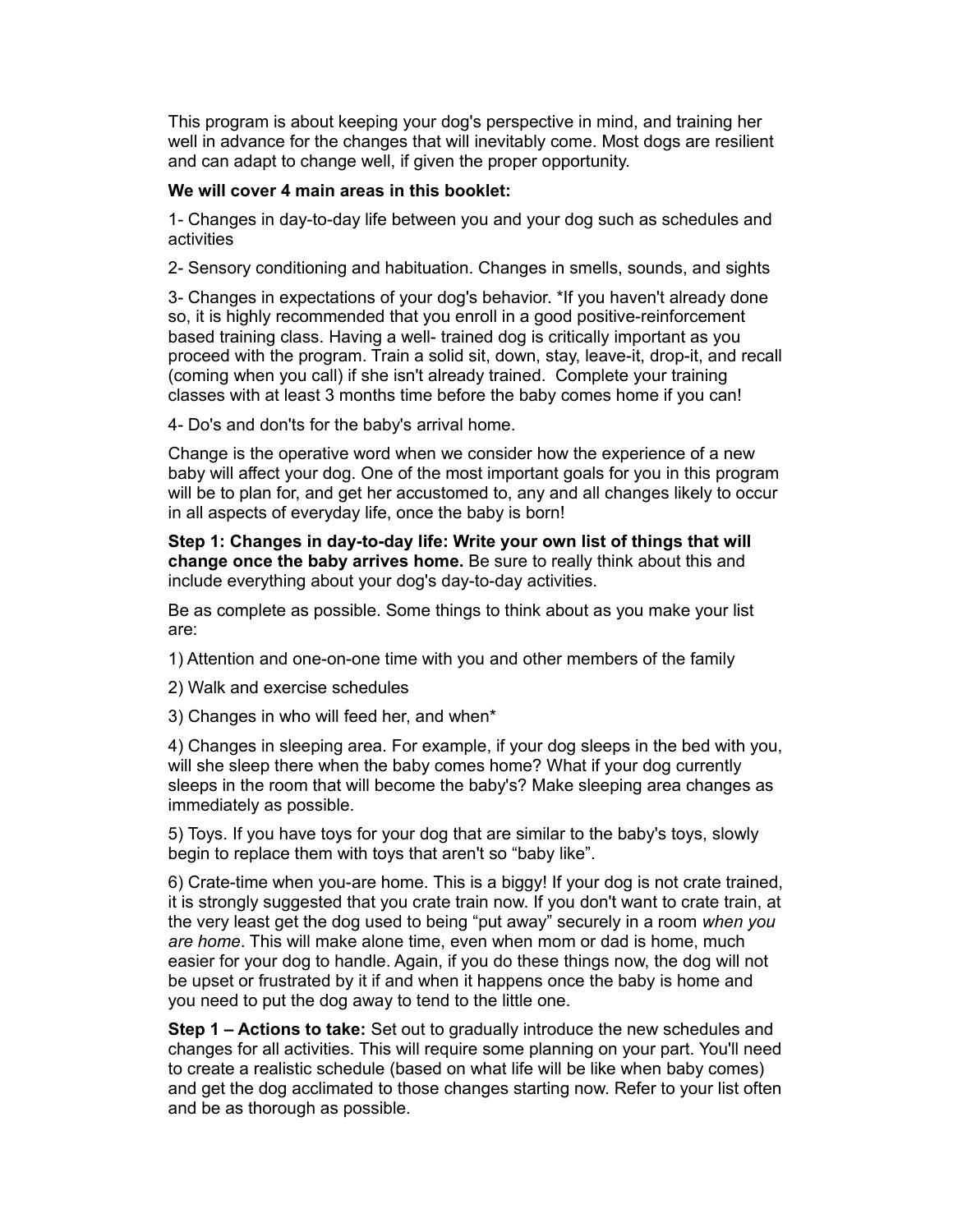**\*** Note: If you don't feed on a schedule, now is the time to start. Feed twice per day, once in the AM and once in the PM. Be as consistent as possible and start instituting the change now. If you decide that one person will be responsible for feeding, that person should start serving the meal at designated times now.

Here's some more food for thought. If you typically exercise your dog each morning at 8:00 am, is it likely that this will continue once the baby comes? If not, change the walk and/or exercise time to reflect a more realistic "when the baby comes home" schedule. This may mean that you will exercise and or walk when your spouse comes home and can tend to the baby at 5:00 in the evening. Remember that planning on your part will mean all the difference once the baby comes home!

Make sure to schedule one-on-one time for affection and "snuggle time" between you and your dog every day. During this time, you should devote all attention and time to her. Plan this for a time when you know someone will be around to tend to the baby if necessary. If you choose from 8:00 pm – 8:30 pm for this, get started now and stick to it!

**Step 2: Sensory adaptation and habituation:** Helping your dog get used to the sights, sounds and smells of your new baby. This is where your props come in! The idea is to help your dog acclimate too, and see these new things as positives.

#### **Step 2 – Actions to take: Start this at least one month before the baby is due. Give it more time if you can. The more prepared your dog is, the better.**

- 1) Allow the dog to investigate the baby's room. The look of the room will have changed dramatically for her, so you want to help her get used to it. Use food and gentle praise to reinforce inquisitive but calm and relaxed behavior.
- 2) Wrap the doll in a blanket scented with baby smells like lotion and powder
- 3) Allow the dog to investigate the doll, rewarding her for relaxed and calm behavior.
- 4) Begin playing the CD of baby sounds softly, as the dog investigates the area and baby prop. Increase the volume a bit over the course of several days. You do not want the dog to sensitize to the experience or become frightened, so take it slowly. If your dog seems uncomfortable or stressed, lower the volume and only increase it when she's comfortable at the lower volume. This may take several days...don't push it!
- 5) Hold the baby prop, carry it around with you, and lay it in the bassinet or crib.
- 6) Call the dog away and out of the room. Reward her with a food treat for coming away when you called. Repeat this exercise often, and allow the dog to investigate the baby's room frequently.
- 7) Begin using the other items like the car seat and stroller, without the baby prop first. Roll the stroller around and reward your dog for being calm around the movement. Many dogs have never even seen a stroller, much less been around one that is moving!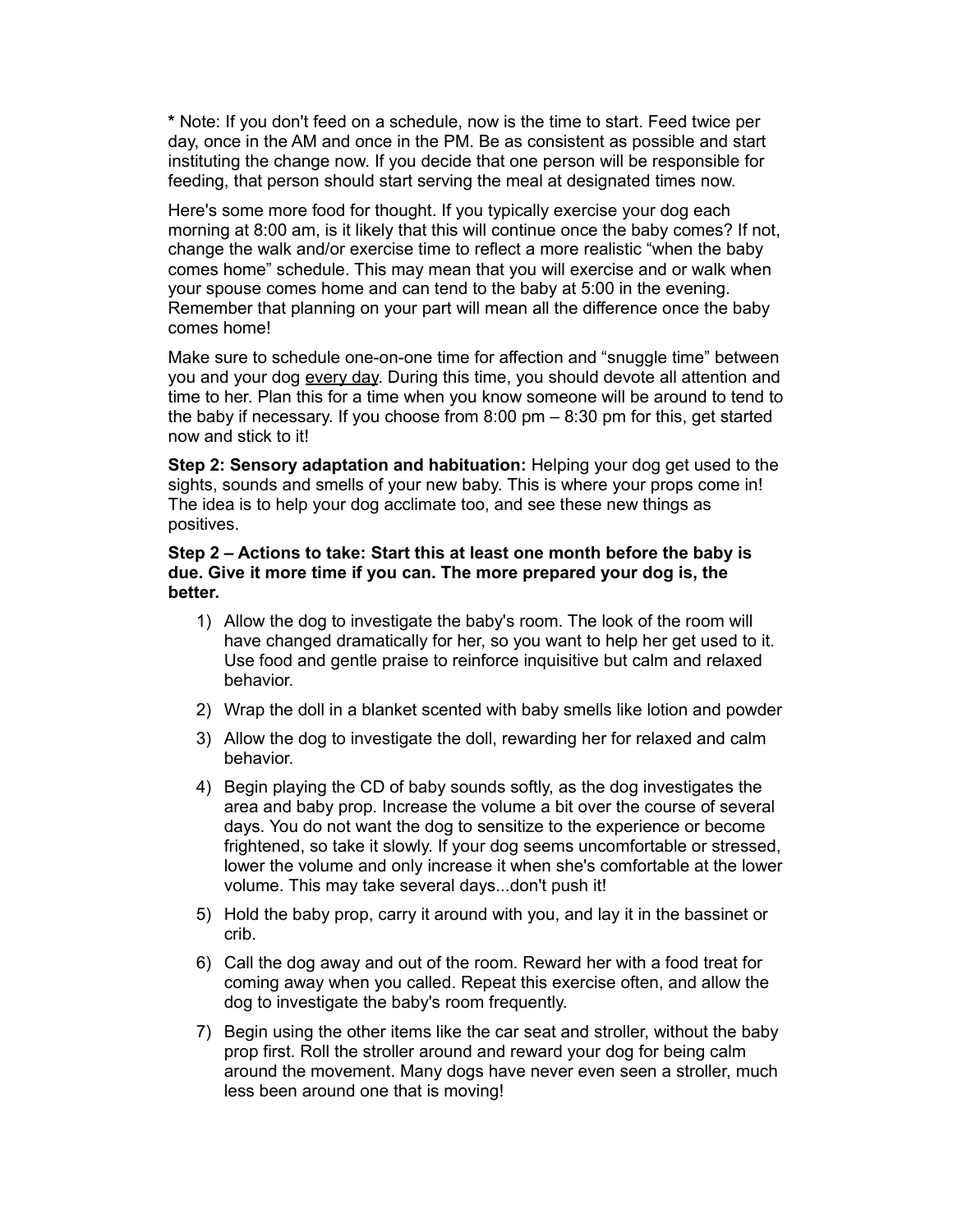- 8) Allow the dog to freely investigate all items, as you reward and gently praise her, and then begin to add the doll and the CD sounds.
- 9) With a helper, begin to sit on couches and chairs to tend to the "baby", while the CD is playing. The dog must learn to be controlled in these situations. If necessary, she should be on a collar and leash – not to punish, but to control and teach the appropriate behavior. Your goal is to help the dog realize that mannerly behavior will be rewarded, and it is expected, when Mom is tending to the "baby". **\*More on this in step 3**
- 10) Practice as many situations as you can think of, keeping it positive for the dog. The idea is to make the experience as real life as possible, so that when the baby really is there, she'll be ready.

#### **Practice every day, as often as possible. It is critically important that you make the "baby's" presence, in everyday life, as positive and**  *real life* **as possible.**

**Step 3 – Changes in your expectations of your dog's behavior:** Teaching your dog the behavior you'll expect once the baby is home. **Now this is another biggy!** It is not fair to expect your dog to know what you expect of her on her own. If you don't think she's acting appropriately now, *she won't when the baby comes home either*. This is probably the biggest reason that dogs don't make it in homes with new babies. Rover is a maniac, and there just isn't time to deal with him, having the new baby and all.

**If your dog is not trained to respond to the request for a sit, down, stay, leave-it, drop-it and a recall (coming when called), you must train her now!**  Enroll in a good positive reinforcement class – please, no correction based classes (choke, pinch or electric collars!), especially when we're adding a baby to the mix. One big correction (punishment) in the presence of the "baby" or anything associated with the baby can create negative associations, *which is the last thing you want!*

**Step 3 – Actions to take:** train without the baby props first, and then begin to train in the presence of them. As you train your dog to be comfortable and mannerly around the "baby", you will use the obedience skills that you've learned (or that she already knows) so that she'll know how to behave to your expectations around you and the baby once he or she is home.

1) Teach a solid sit on cue when you are holding the baby prop in your arms. The dog should not be permitted to jump on you! If you have a dog that jumps a lot, it may be easiest to have a helper hold the dog on a leash at a distance first to teach her that more calm and controlled behavior will be rewarded. Remember, get the behavior of sitting for you and the rest of the human family first, and then add the element of the baby prop in your arms.

2) Practice the sit and down/stay while you are tending to the baby's needs. Set this up in as many situations as possible. Feeding, bathing, changing, etc. remember to generously reward your dog for the behavior you want to see, and have a helper there to aid in controlling the dog on a leash if necessary.

3) Add the other props like the car seat. Practice entering the home carrying the car seat with the baby prop inside. Train the dog to sit as you come in the door. Reward appropriate behavior generously.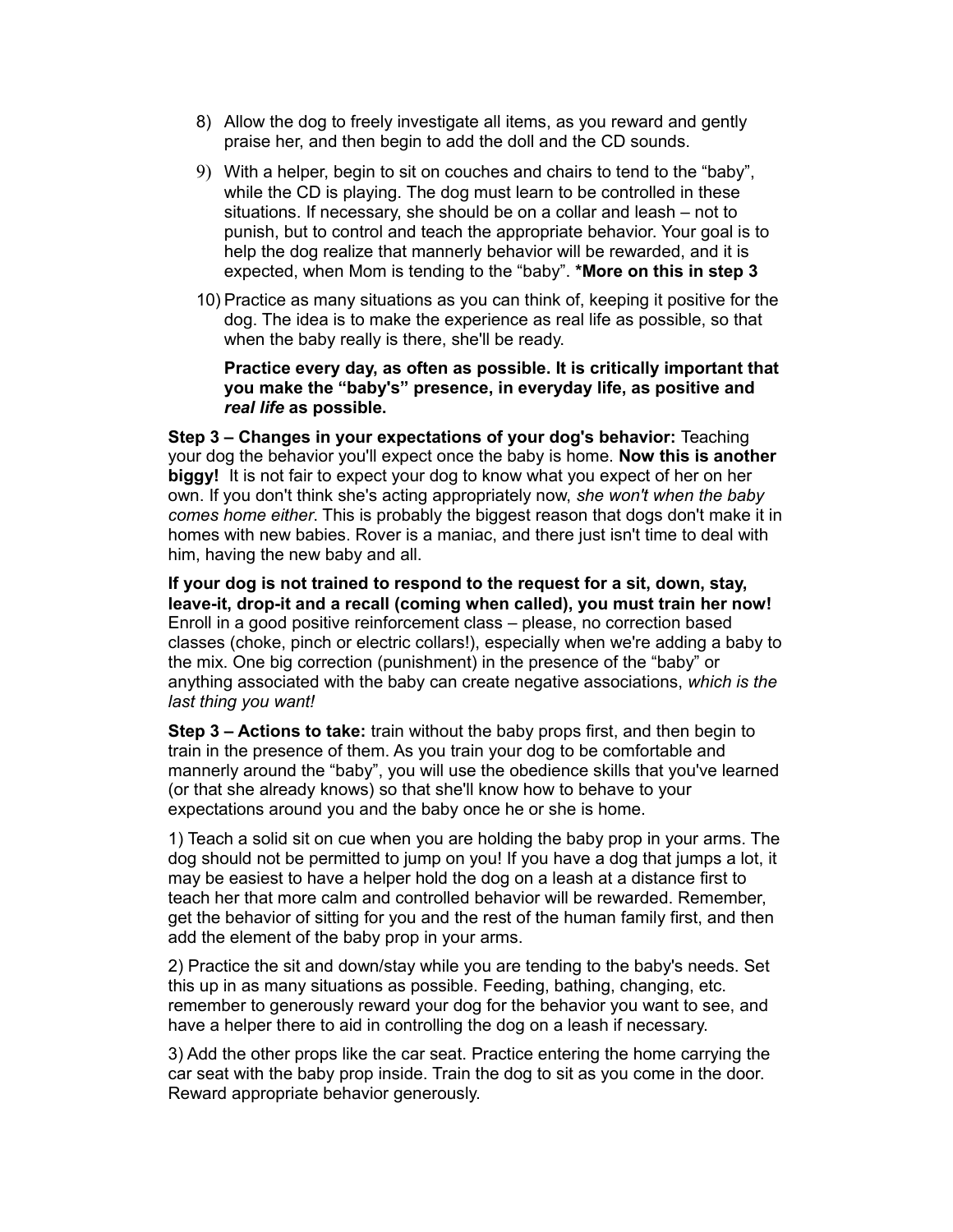4) If you plan to walk your dog with the baby in the stroller, you'll want to practice that too. But if you dog does not already walk nicely with you on a leash, you need to work on that first. Seek the advice of a professional trainer for private lessons, or enroll in a positive reinforcement-based training class for help. Head collars can be very helpful for dogs that pull, and make the experience of taking a walk with you a much more enjoyable experience for both ends of the leash!

5) When the dog is good taking leash walks with you alone, begin adding the stroller with the baby prop inside. People might think you're a bit strange taking a toy baby doll in the stroller for a walk with your dog, but explaining that she's in training for the new arrival might just start a trend! After all, maybe they know someone having a baby soon that could use some good advice for helping to make the transition as stress-free as possible for their dog too!

6) Training a solid **leave-it (where the dog turns her head away from an object on cue)**, and **drop-it (the dog drops whatever is in her mouth)** is very important. Once the dog thoroughly understands these cues, use them to practice with baby prop items. I would suggest that you train the dog to leave-it with baby toys. It's better to have the dog understand that it should leave these items alone when asked, rather than relinquish them once she has them. Things happen though, and it is just not realistic to think that your dog will not arbitrarily pick an item up that she shouldn't have, whether it's a baby item or some other "forbidden" object. Drop-it will be used for these situations, so make sure to train it to a reliable level and set-up training opportunities with the props so she'll readily and happily relinquish whatever she's gotten a hold of. **\* If there are any resource guarding issues (growling, snapping, snarling or stiffening) when you ask the dog to relinquish an object no matter what the object is, contact a qualified behavioral consultant/trainer immediately!**

7) Training a reliable recall teaches your dog to quickly leave an object or activity and happily return to you. Teach your dog to come to you when asked – which should include coming away from the baby and the baby's stuff (use your props for practice!) Be very generous with the rewards for quick and reliable responses!

8) Training your dog to enjoy alone time in a crate or another room while you're home will also be very helpful once your new baby arrives. Play the CD and practice putting her in her crate or another room with a Kong or sterilized hollow bone, filled with yummy stuff like peanut butter, canned dog food, or liverwurst. Make sure you use something the dog really likes for this, otherwise she may not see the experience of being alone while you are home tending to the baby as a positive thing. Gradually work to being able to put the dog in her "special place" for up to one hour.

9) Training effectively requires consistency, rewards and lots of repetition. The more you train, the better! When preparing for the arrival of your baby, you can't overdo it, so practice, practice, practice!

#### **Step 4 – finally, the Big Day has arrived and the baby is born!**

#### **Step 4 – Actions to take:**

1) If you plan to have someone else care for your dog, it would be best to arrange for the dog to stay in her own environment at home, with someone she is familiar and comfortable with. Kenneling should be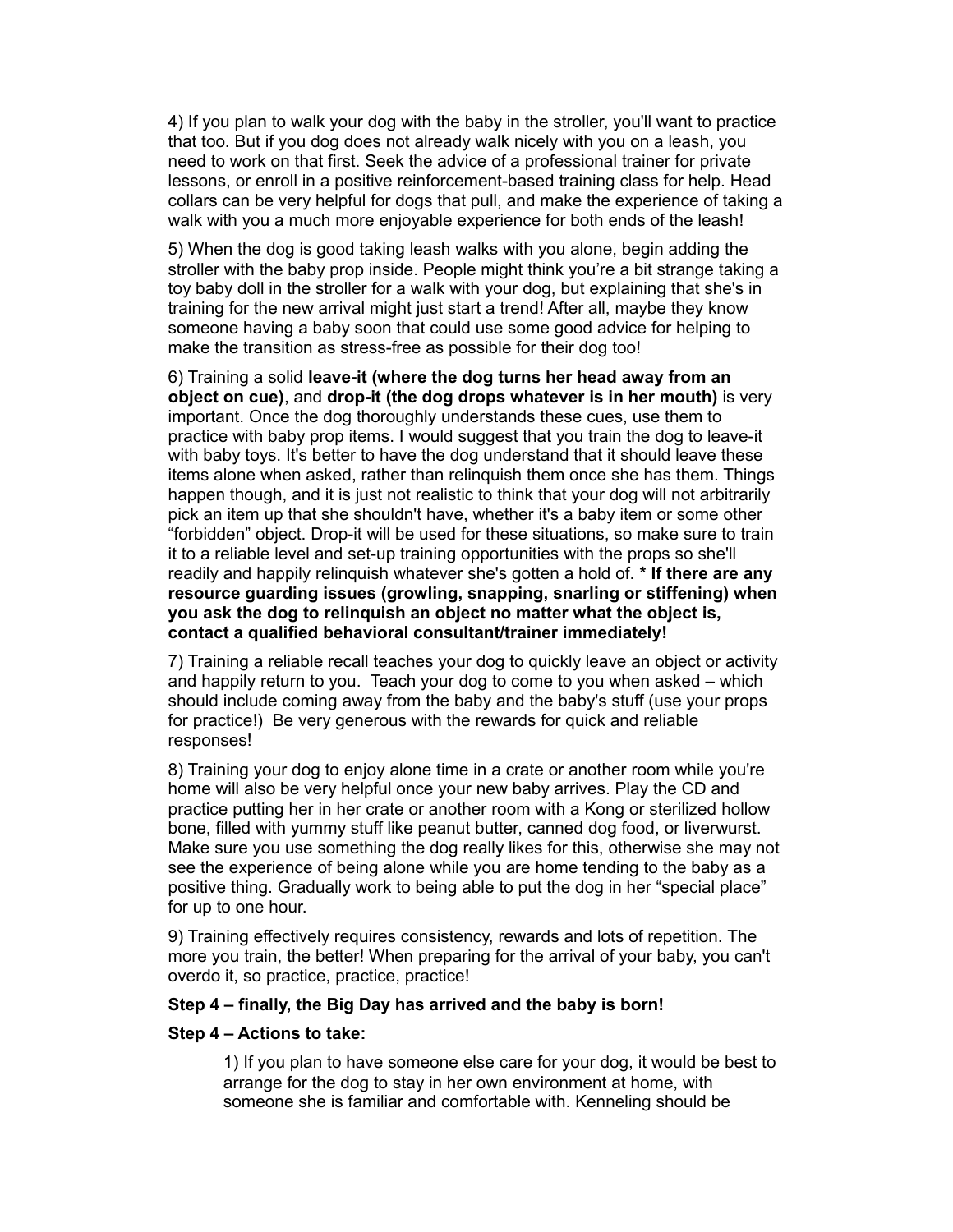avoided altogether if at all possible. Too much upheaval before the big day will increase her stress level, and you want her to be as relaxed as possible when she meets the new family member!

2) On the day of the birth, have your spouse, or other family member bring home articles that the baby has worn such as a t-shirt and blanket, that are saturated with the baby's scent. Allow the dog to investigate and sniff, and leave the articles around the home for the dog to become accustomed to.

### **The Homecoming – Do's and Don'ts**

## **Do**

- Have your spouse or other family member take care of the baby as you go in to greet your dog alone. You have been away and
- she has missed you. Give her a few minutes of welcome home time with you alone, before the baby is brought into the home by your spouse, family member or friend. At this point mom should take baby and go to another room for the next step.
- Have your spouse, other family members and/or friends greet the dog solely as well, while the baby is in another room with mom.
- Wait for the dog to greet everyone and calm down (depending on the dog, this may take a little while), before introducing the baby
- into the environment. Note: If the dog is still too worked up after 20 minutes, put her in her "special place" (you've done your homework right?) with a stuffed Kong or sterilized hollow bone and wait until the excitement has subsided and she is feeling calme, to proceed.
- Have someone other than Mom hold the baby and sit on a couch or chair for the formal introduction. Mom should keep the dog on a
- leash at this point not to create tension or yank on the dog just to provide control as necessary. Mom should have the dog sit, and as long as she does not lunge or jump, allow her to sniff and investigate the baby while praising gently. Keep this initial interaction brief and positive. Remember to pay attention to your dog too! It's very important that she not feel cast aside when the baby's around. You want her to experience pleasant emotions in the presence of the new baby.
- Closely supervise and monitor your dogs behavior, especially for the first few weeks. You've done a lot of work to prepare her for this, so things should go smoothly – BUT – never take it for granted.
- Remember to stick to the schedule for activities, feeding and alone time with your dog that you've introduced. She is
- $\lfloor$  accustomed to the new program now, so make sure to stick to it.
- Use the behaviors that you've been practicing with the doll to help build the appropriate behavior around the real baby. Involve your
- dog in the daily routine of caring for the infant.